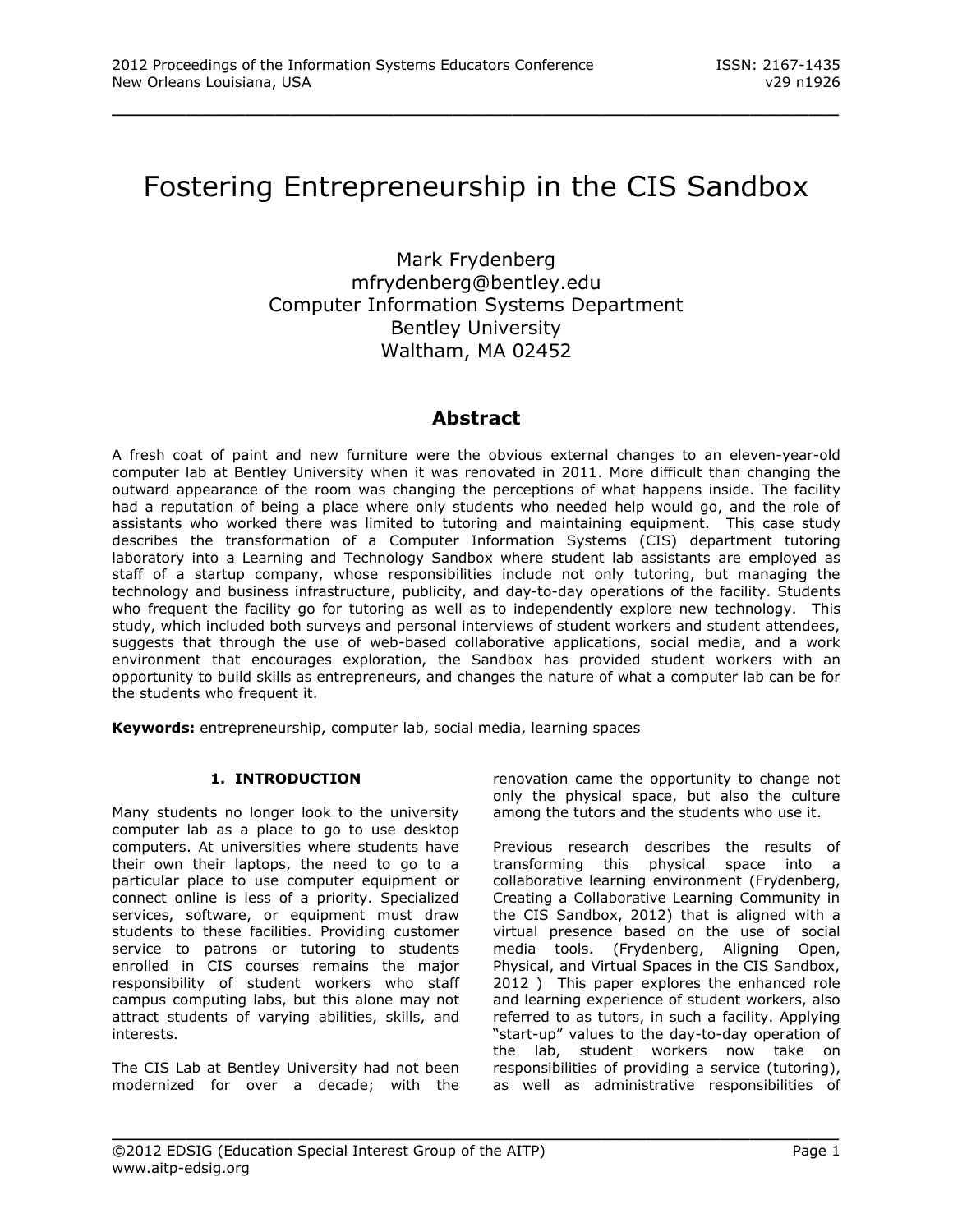managing, promoting, planning for, and maintaining the facility. In the process, they gain expertise using real-world web-based social media and collaboration tools.

Implementing such an environment in a university computer lab inspires these research questions:

- Will a "start-up" management approach help create a culture of engagement among both patrons and student workers?
- Will student workers seize the opportunity to develop entrepreneurial skills?
- Can working in informal learning environment promote the development of entrepreneurial skills?

#### **2. CREATING A SPACE FOR LEARNING AND ENTREPRENEURSHIP IN THE CIS SANDBOX**

Senges, Seely Brown, and Rheingold define entrepreneurship as "the practice of identifying and creating all kinds of opportunities and then taking action aimed at realizing them." (2008, p. 126)

A first step in providing new opportunities in a computer lab setting was creating an inviting physical space where students would want to go. Figure 1 in Appendix I shows the former CIS Lab before renovations. The space, located then the basement of a classroom building, is approximately 900 square feet. It housed tables with 36 desktop computers around the perimeter, and a long work table at the center of the room. Networking equipment was mounted on the back wall.

Relaunched as the CIS Learning and Technology Sandbox, the renovated facility promotes collaboration and informal learning at group tables or in a lounge setting. Figure 2 in Appendix I shows the renovated facility. As the number of students who own laptops, tablets, and other mobile devices increases, (Smith, 2010) the remodeled space provides more desk space and fewer desktop computers. At the entry of the new facility are comfortable and easily-movable chairs and a 42" Google TV mounted on the wall, creating an informal living room setting. This area sets the business casual tone for the rest of the space.

One way to improve an entrepreneurial environment is to "reorganiz[e] work into fun," (Faltin, 2001, p. 22), and both the new layout and its name promote a sense of playfulness and discovery. Colorful stripes painted on the walls identify each work area. Learning stations with large, uncluttered tables containing a computer and a 42" monitor, and a wall-mounted SMART board facilitate group collaboration; 12 desktop computers running Linux, Windows 7, and Windows 8 pre-released software encourage discovery and are available for general use. A Mac desktop and a Windows 8 touch-screen computer are also available. An Xbox and Kinect provide a source of relaxation for both student workers and patrons when the lab is not busy, and an alternative platform for developing software applications through the use of standard software development kits. Sandbox workers are general need to know how to use all of these.

Lobler (2006) describes the role that informality plays in learning, and how entrepreneurs must enjoy what they are doing in order to be successful.

"Learning is a precondition for fun. … It seems that we totally underestimate the value of playing and having fun for the purpose of learning, especially in learning entrepreneurial skills and competencies or characteristics. In general, if you are really interested in something you do not perceive your endeavors as work or learning but as fun! Achievement and fun is no contradiction, as typically can be seen in the field of successful entrepreneurs." (Lobler, 2006, p. 31)

The term "Sandbox" has a start-up connotation that encourages tech-savvy exploration, learning, and creativity, all entrepreneurial skills required in a business context. (UK Centre for Bioscience) In engineering, "a sandbox environment consists of a controlled set of resources for trying … new app[lication]s without the risk of damaging critical parts of the system." (Malizia & Olsen, 2011, p. 210) Acadia University used the term to describe its institute for teaching technology, the primary on-campus resource for supporting computer-enhanced learning efforts. It has become "a place where all disciplines can meet and share ideas." (MacDougall, 1998, p. 33) Indiana State University also named their Instructional and Research Technology Services (IRTS) facility a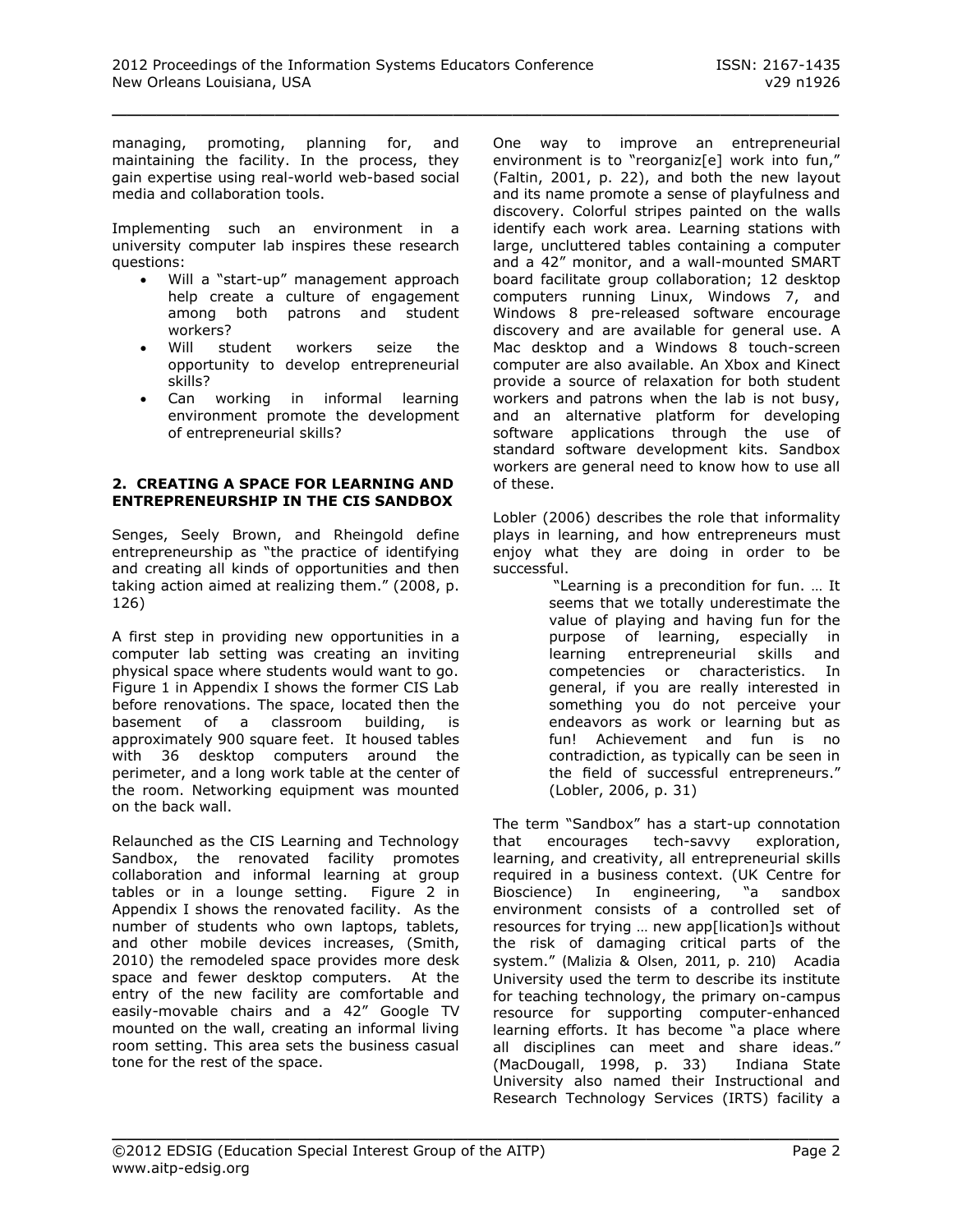Digital Sandbox, acknowledging that their "sandbox allows faculty to experiment with new technologies with the help and guidance of IRTS staff." (Janz & Owen, 2004, p. 206)

The CIS Sandbox is more than an informal learning space; itself, it is managed as businesses where student workers take pride and responsibility in its day-to-day operations, as such, develop skills in industry-standard software tools, learn the importance of establishing good relationships with customers (students who frequent the lab), and claim ownership of the work they do.

Staffed by eight graduate students and 12 undergraduates, the facility is open seven days a week, for 14 hours per day during the week, 6 hours on Saturday, and 10 hours on Sunday. One graduate assistant is designated as the Administrative Manager, responsible for overseeing student worker schedules, maintaining the lab's calendar on Google calendar, and other administrative tasks. Another graduate student is designated the Technology Manager, responsible for training staff on the use of the equipment, installing software upgrades, and documenting procedures for use.

In addition to providing tutoring services to students in need of assistance, lab workers have planned special activities and programs on extracurricular IT topics to take place in the CIS Sandbox. These were designed to be of interest to advanced students. In the fall, they worked with the university's Microsoft representative to offer a workshop on xBox game development. In the spring, a university alumnus now employed at Mashery presented on mobile app development, APIs, and his role in the company. CIS Sandbox workers created the publicity for these events, flyers for which are shown in Figure 1.

These activities extend the reach of a computer lab and help create a community of learners in an informal setting. Such events were an unintended consequence precipitated by the ownership that several student workers took on when asked to consider what services the CIS Sandbox might provide beyond tutoring to attract a variety of students.





Figure 1. Students create posters and flyers for special events in the CIS Sandbox.

To enable student workers to take on these creative projects, and following an employment model at Google, (Mediratta & Bick, 2007) those who take on expanded roles are given one hour per week apart from their scheduled tutoring responsibilities to work on planning specialized activities in the CIS Sandbox.

#### **3. TECHNOLOGIES FOR SOCIAL ENTREPRENEURSHIP**

"Social entrepreneurship allows business professors to offer an experiential learning environment." (Wessel & Godshalk, 2004, p. 25) Student workers learn to use social media and other tools to promote the CIS Sandbox and its activities. The public face of the CIS Sandbox is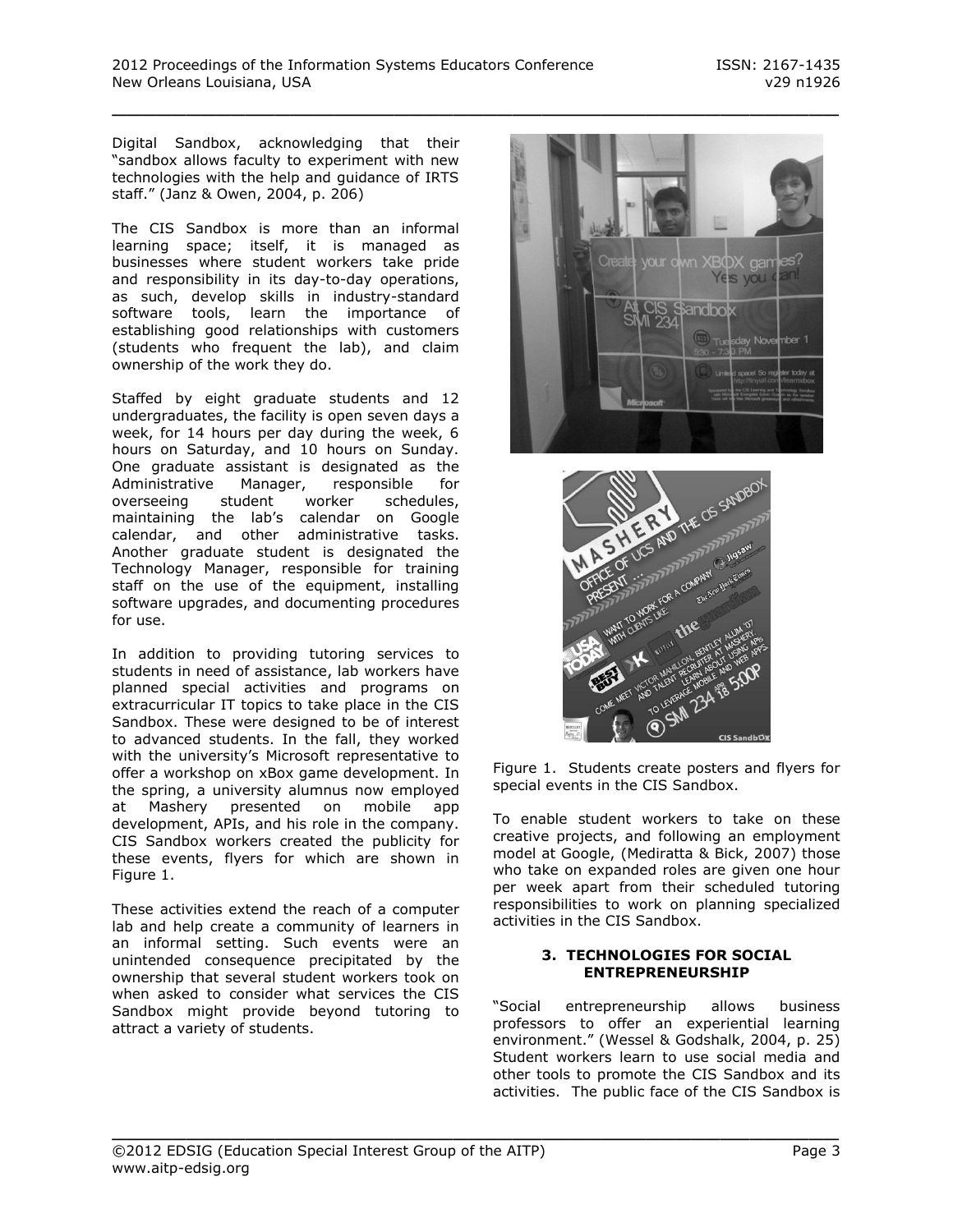its Wordpress blog, to which student workers post approximately twice per month. Some blog posts reflect frequently-asked-questions that come up during tutoring sessions, others are on new technologies, tech-related events, interesting articles students read, or careerrelated posts. Facebook status updates and Twitter posts occasionally report new blog posts or special happenings in the CIS Sandbox, and add a social dimension, as students like or follow the facility. Students plan special workshops on extracurricular tech topics, and use EventBrite so participants can sign up for these events. One student worker is responsible for creating and digital signage using Prezi to draw students into the lab space.

Extending their tutoring skills beyond the physical lab, some tutors have created instructional screen cast demonstrations on how to software applications used in CIS courses, and post them on YouTube. Other tutors offer live chat tutoring via Meebo or Skype, and soon, Google+ hangouts. This provides virtual support to off-campus students and those who are unable to visit the lab's on-campus location.

Each of these activities provides an opportunity for students to develop skills in social entrepreneurship using current technologies which will provide good experiences as they prepare for their future careers. They enable "students to perceive the world (and especially social technology) as a learning opportunity ... that allows them to develop as humans and as professionals." (Senges, Seely Brown, & Rheingold, 2008, p. 126)

#### **4. SURVEY AND INTERVIEW RESULTS**

A survey was given to the CIS Sandbox staff at the end of the fall 2011 and spring 2012 semester. A total of 15 student workers completed the survey. Several were interviewed about their work experiences in the CIS Sandbox.

The UK Centre for Bioscience, the Canadian Foundation for Economic Education, and, Bilen, Kisenwether, Rzasa, & Wise (2005) identified several entrepreneurial skills. Student workers identified those which they felt were necessary to succeed in business, and those which they felt their work in the CIS Sandbox helped them develop, as shown in Figure 2.

Critical thinking, collaboration, creativity, and hard-working were the most popular skills that student workers felt were necessary to succeed; collaboration, resourcefulness, creativity, and tech savviness were the four most popular skills that they said they developed through their work in the CIS Sandbox.



**Entrepreneurial Skills** 

Several workers commented on how their work assignments in the CIS Sandbox helped them to develop various entrepreneurial skills:

On risk-taking, one said: "I'm overall shy and have problem talking to native speakers. But in order to succeed in my job, I have to communicate not only with the students I tutored, but also with my coworkers. I am now more confident with my communication and skills to convey my idea precisely and concisely."

On critical thinking and resourcefulness: "Working with students on some of their assignments required critical thinking, creativity, and resourcefulness, especially when trying to help them complete the project in the way they wanted to do it. If they were completely wrong it sometimes took a bit of negotiating and convincing to show them better ways to solve their problems."

One lab assistant felt there was a bit of strategizing going on when planning "events and workshops [to make sure they] were well thought and addressed interesting topics" so they would be well attended.

Another claimed that "creativity and persistence are a must when working with a particularly

Figure 2. Entrepreneurial Skills developed by CIS Sandbox Workers.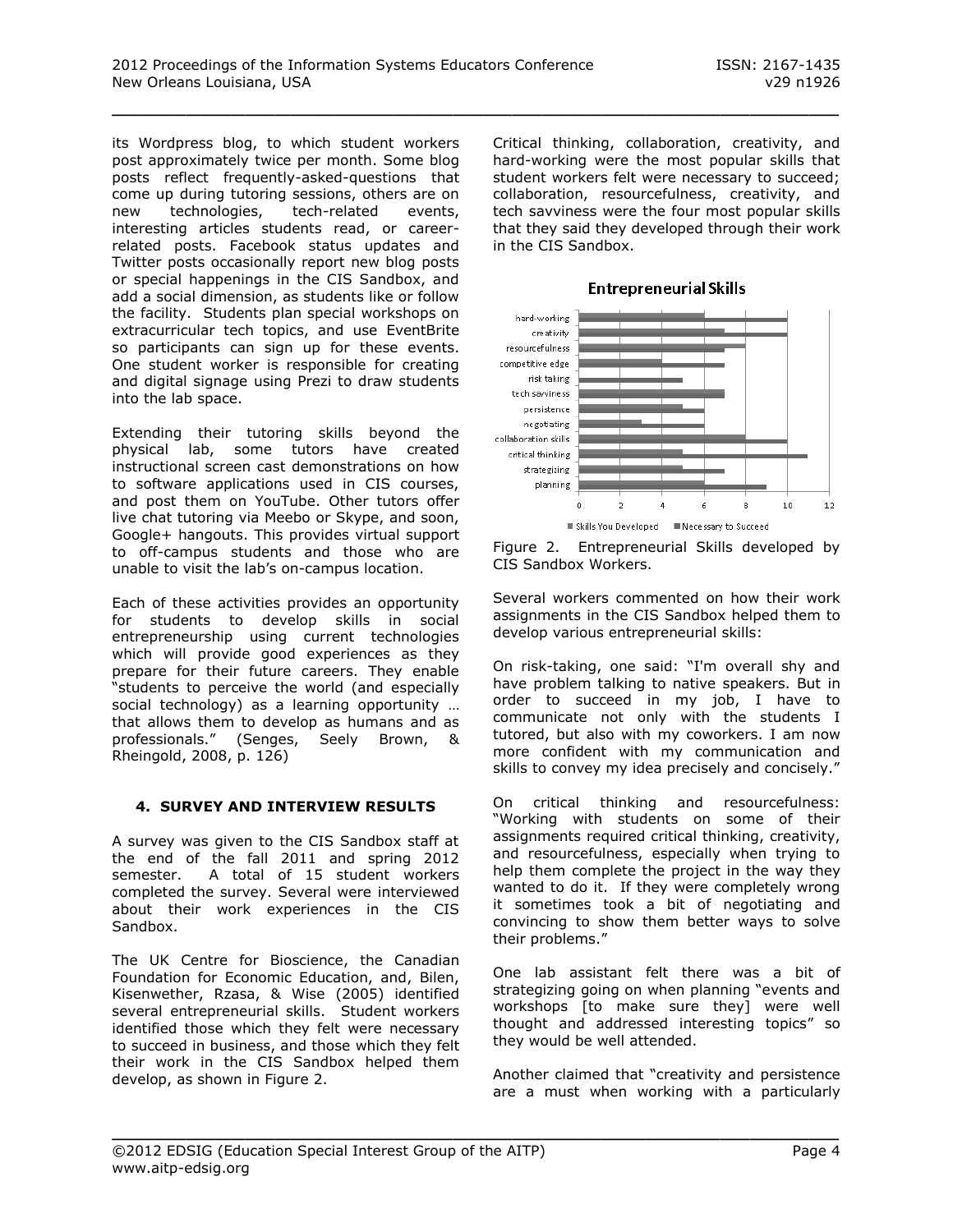technologically challenged individual. I remember helping one student with a Java program who was literally typing my words into Eclipse. I'd lead her into it and say, 'so how can you get the value at position *i* in that array?' She'd type in 'array at  $i = 1$  and run the program wondering why it doesn't work... I needed to rethink my method of communication and get my point across in a way that she'd understand."

Said one lab assistant, "Since I came in right at the very beginning, I've felt like [helping to shape the CIS Sandbox] has been a project of mine from the get go. I wasn't sure how much authority I'd have, or how I'd be able to influence that way things were done, but I and all the tutors were really able to … take the wheel when it comes to making decisions."

Patrons of the CIS Sandbox recognized some of these skills in their tutors. Several commented on how they would help them outside of their scheduled work hours.

## **5. FUTURE ACTIVITIES**

To provide an opportunity to develop proficiency in cloud-based CRM solutions, some student workers are currently investigating the use of Salesforce.com as a tool for managing help desk / tutoring requests and usage. Salesforce is the premier cloud-based Customer Relationship Management (CRM) software as a service provider, and provides grants for non-profit organizations to use the software at no cost. Involving students in this project gives them an opportunity to develop valuable skills using this software that they can use in their own organizations.

Another goal is to involve student workers in developing an improved social media plan to market the CIS Sandbox on facebook and twitter, and to encourage students who frequent the lab to take on a more active role in contributing to the Sandbox online presence by responding to blog posts, posting to the Sandbox Facebook page, and tweeting about their experiences or events at the CIS Sandbox.

Following the successful presentation with Mashery, the CIS Sandbox is partnering with the university's Career Services office to invite companies to offer information and recruiting sessions in the CIS Sandbox. This will attract CIS majors and minors to learn about career opportunities in an informal setting.

#### **6. CONCLUSIONS**

The CIS Sandbox presents an start-up approach to a university tutoring lab, and the responsibilities of the workers who staff it. Lab assistants have the flexibility to explore their technology interests, which results in extracurricular programming for students and the community. Taking on extended roles beyond tutoring enables student workers to interact with their peers, as well as with social media tools and collaborative technologies. Working in the CIS Sandbox provides an opportunity to learn about IT trends and concepts beyond what is covered in their classes, explore technology interests, and develop valuable entrepreneurial skills that will be helpful in their future careers.

#### **7. REFERENCES**

- Abedin, B. (2011). Investigating the Trend of Non-Task Social Interactions in Online Collaborative Learning Environments. *Proceedings of the 44th Hawaii International Conference on System Sciences*, (p. 108).
- Bilen, S., Kisenwether, E., Rzasa, S., & Wise, J. (2005, April). Developing and Assessing Students' Entrepreneurial Skills and Mind-Set. *Journal of Engineering Educatino*, 233- 243.
- Canadian Foundation for Economic Education. (n.d.). *Assess Your Entrepreneurial Skills*. Retrieved June 1, 2011, from Mentors, Ventures, & Plans: http://www.mvp.cfee.org/en/selfassessskills .html
- Clayton-Pederson, A., & O'Neill, N. (2005). Curricula Designed to Meet 21st Century Expectations. In D. G. Oblinger, & J. L. Oblinger, *Educating the Net Generation.* Boulder, CO: Educause.
- Faltin, G. (2001). Creating a culture of innovative entrepreneurship. *Journal of INternational Business and Economy, 2*, 123.
- Frydenberg, M. (2012, to be published). Aligning Open, Physical, and Virtual Spaces in the CIS Sandbox. In M. Laanpere, T. Ley, & M. Ruohonen, *Open and Social Technologies for Networked Learning.* New York: Springer.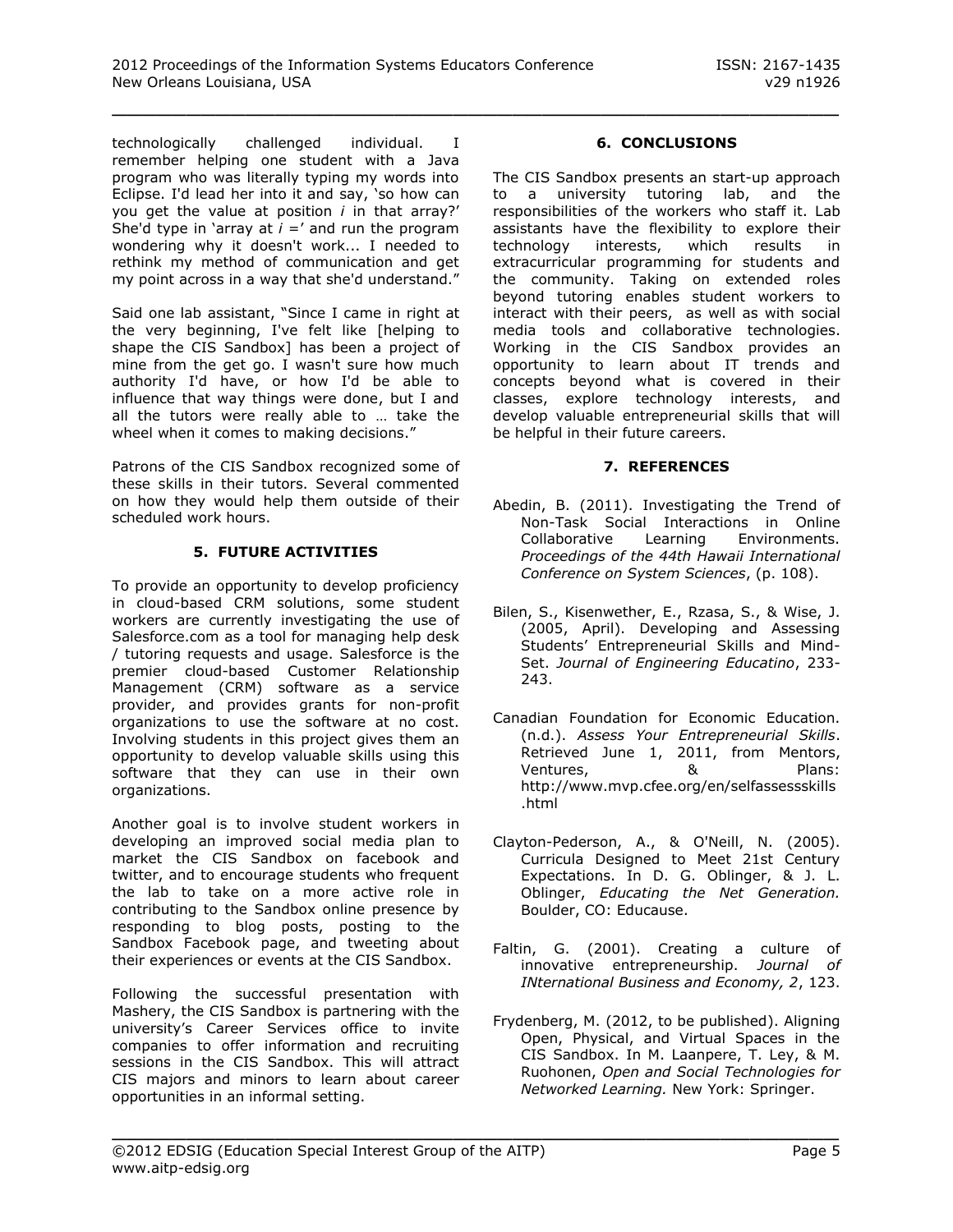- Frydenberg, M. (2012). Creating a Collaborative Learning Community in the CIS Sandbox. In P. Isias (Ed.), *Proceedings of the IADIS Multi-Conference on Computer Science and Information Systems* (p. 7). Lisbon: IADIS.
- Fu, X., Doboli, S., & Impagliazzo, J. (2010). Work-in-Progress: A Sandbox Model for Teaching Entrepreneurship. *Proceedings of the 40th ASEE/IEEE Frontiers in Education Conference* (pp. TIA-1-2). Washington, DC: IEEE.
- Janz, K., & Owen, S. (2004). Organizationally Supporting Innovation in TechnologyEnhanced Instruction and Research. *Proceedings of SIGUCCS '04* (pp. 202-208). Baltimore: Association for Computing Machinery.
- Lobler, H. (2006, February). Learning Entrepreneurship from a Constructivist Perspective. *Technology Analysis & Strategic Management, 18*(1), 19-38.
- MacDougall, G. (1998, January). Acadia University's Sandbox. *Communications of the ACM, 41*(1), 32-33.
- Malizia, A. O. (2011, September). Has Everything Been Invented? On Software Development and the Future of Apps. *Computer*, pp. 112;110-111.
- Malizia, A., & Olsen, K. A. (2011, September 12). Has Evertything Been Invented? On Software Development and the Future of Apps. *Computer, 44*(9), 112-111.
- Mediratta, B., & Bick, J. (2007, October 21). *The Google Way: Give Engineers Room.* Retrieved June 1, 2012, from The New York Times: http://www.nytimes.com/2007/10/21/jobs/2 1pre.html
- Senges, M., Seely Brown, J., & Rheingold, H. (2008, December). Entrepreneurial learning in the networked age: How new learning environments forster entrepreneurship and innovation. *Paradigmes Journal of the Catalan Ministry of Innovation, Universities and Enterprise, 1*(1), 125-140.
- Smith, A. (2010). *Americans and their Gadgets.* Washington, DC: Pew Internet and American Life Project.
- UK Centre for Bioscience. (n.d.). *What are regarded as entrepreneurial skills?* Retrieved June 1, 2012, from UK Centre for Bioscience: http://www.bioscience.heacademy.ac.uk/res ources/entrepreneurship/skills.aspx
- Wessel, S., & Godshalk, V. (2004). Why Teach Social Entrepreneurship: Enhance Learning and University-Community Relations through Service Learning Outreach. *Journal of Higher Education Outreach and Engagement, 9*(1), 25.
- Wessel, S., & Godshalk, V. (2004). Why Teach SocialEntrepreneurship: Enhance Learning and University-Community Relations through Service Learning Outreach. *Journal of Higher Education Outreach and Engagement, 9*(1), 25.